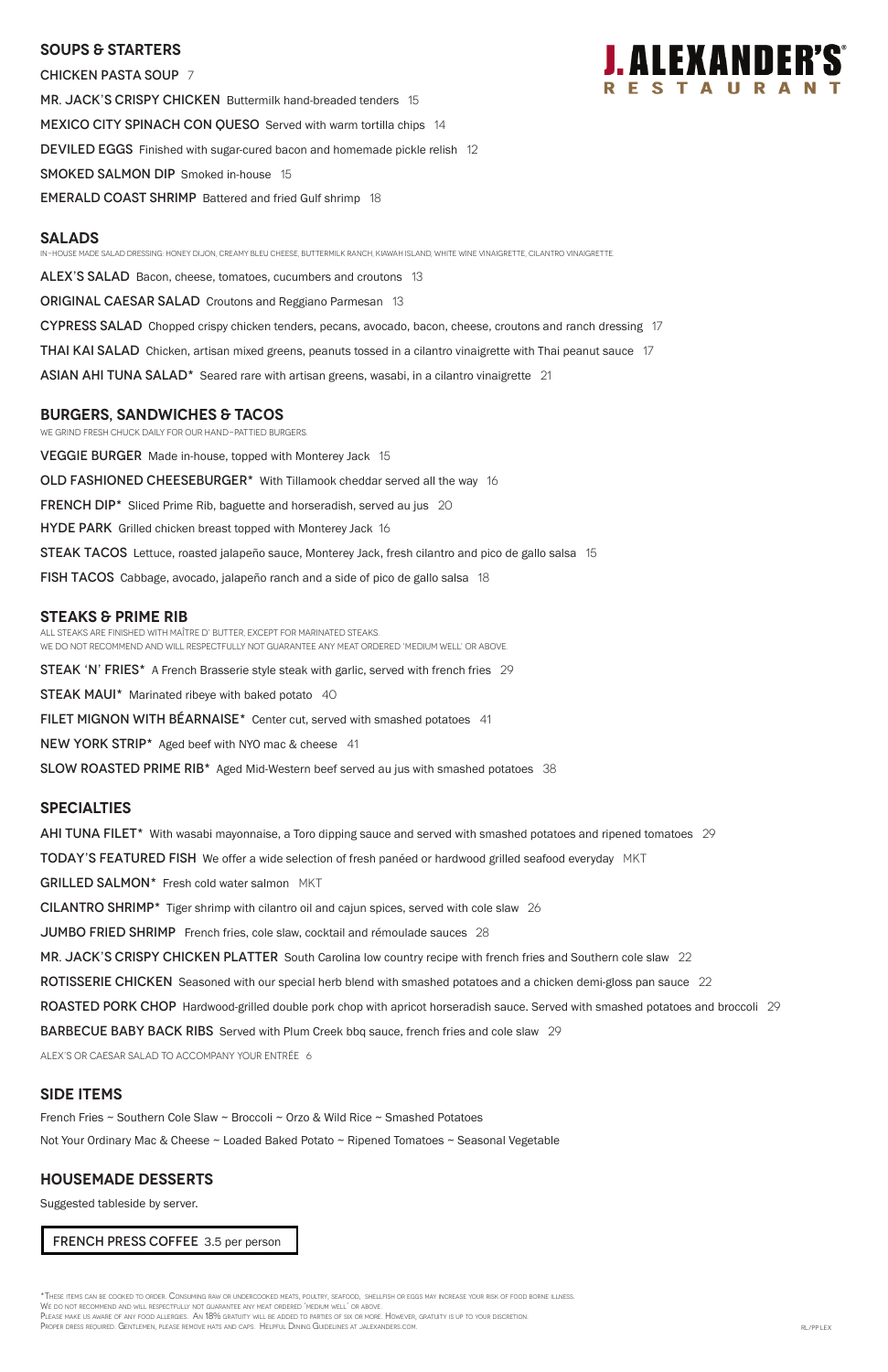# REDS

## CABERNET SAUVIGNON & CABERNET BLENDS

GRAYSON CELLARS – California 11/37 AUSTIN HOPE – Paso Robles 14/48 FOLEY JOHNSON *ESTATE* – Rutherford, Napa Valley 16/54 THREE RIVERS – Columbia Valley 45 ROTH *ESTATE* – Alexander Valley 50 STARMONT – Napa Valley 55 HONIG – Napa Valley 70 ALTVS – Napa Valley 85 CHATEAU MONTELENA – Napa Valley 90 KULETO *ESTATE* – Napa Valley 95 CHALK HILL *ESTATE RED* – Chalk Hill 100 LANCASTER **ESTATE** - Alexander Valley 110 CAYMUS – Napa Valley 120 PAUL HOBBS - Napa Valley 150 PARADIGM **ESTATE** - Oakville, Napa Valley 180 SEBASTIANI "CHERRY BLOCK" – Sonoma Valley 180 SILVER OAK – Napa Valley 200 MERUS – Napa Valley 270 JOSEPH PHELPS INSIGNIA *ESTATE* – Napa Valley 350

### MERLOT

J. LOHR "LOS OSOS" – Paso Robles 11/37 MARKHAM - Napa Valley 14/48 SEBASTIANI – Sonoma County 30 WENTE "SANDSTONE" – Livermore Valley 35 FERRARI-CARANO – Sonoma County 55 WHITEHALL LANE – Napa Valley 65 DUCKHORN – Napa Valley 90

## HANDCRAFTED COCKTAILS SILENT CRUSHER 13

### PINOT NOIR

LUCKY STAR – California 10/34 ANGELS INK – Monterey, California 12/41 ELOUAN – Oregon 13/44 CHALK HILL – Sonoma Coast 14/48 MEIOMI – California 45 THE FOUR GRACES – Willamette Valley 45 CHALONE *ESTATE* – Chalone AVA 50 ARGYLE – Willamette Valley 65 GARY FARRELL – Russian River Valley 70 FLOWERS – Sonoma Coast 90 PAPAPIETRO PERRY *LERAS FAMILY VINEYARDS* – Russian River Valley 100 ROCHIOLI *ESTATE* – Russian River Valley 110 KOSTA BROWNE – Sonoma Coast 150

### ZINFANDEL

SEGHESIO – Sonoma County 15/51 GREEN AND RED *TIP TOP VINEYARD* – Napa Valley 44 GIRARD "OLD VINE" – Napa Valley 46 RIDGE *LYTTON SPRINGS* – Deer Creek Valley 65

## DESSERT SELECTIONS

FONSECA BIN 27 *375 ML BOTTLE* – Portugal 8/26

*Sample tastings for our wines by the glass available. Please ask your server.*

Eagle Rare Single Barrel Bourbon : Cynar : Lemon Juice : Maple Syrup DOPPELGÄNGER 13 Angel's Envy Bourbon : Disaronno : Candied Cherry : Fever Tree Ginger Ale SPICY MARGARITA 13 Tanteo Jalapeño Tequila : Fresh Lime Juice : Agave Nectar THE (859) 13 Bulleit Rye Whiskey : Bittermens Bitters : Blueberry Jam : Fever Tree Ginger Beer SAZERAC COCKTAIL 13 Sazerac Rye Whiskey : Herbsaint : Peychauds Bitters TRUE GRIT 13 Duke Bourbon : Angostura Bitters : Turbinado Sugar : Candied Cherry THE QUIET MAN 13 Duke Bourbon : Lemon & Peychaud's Bitters : Sugar Cube ELDERFLOWER MOJITO 12 Bacardi Rum : St~Germain : Fresh Mint WHALE FLOWER 12 Gray Whale Gin : St~Germain : Grapefruit Juice : Fever Tree Club Soda LEMON DROP MOJITO 12 Wheatley Vodka : St~Germain : Mint : Pineapple Juice VANILLA SKY 11 Stoli Vanil : Crème de Violette : Lemon Juice : Fever Tree Club Soda

# RED WINES CONTINUED...

## OTHER INTERESTING REDS

ALTA VISTA "VIVE" MALBEC – Mendoza, Argentina 10/34 SHINAS ESTATE "THE GUILTY" SHIRAZ – Victoria, Australia 13/44 THE PRISONER – California 16/54 SKYSIDE RED BLEND – North Coast 48 INDIA INK *BY KULETO* – Napa County 50 8 YEARS IN THE DESERT *BY ORIN SWIFT* – California 60 MOLLYDOOKER "BLUE EYED BOY" – South Australia 90

# WHITES

### CHAMPAGNE & SPARKLING

LAMARCA PROSECCO – Doc Veneto 10/34 GRUET BRUT NV – New Mexico 11/37 MUMM CUVEE BRUT ROSÉ – Napa Valley 55 DUVAL-LEROY BRUT – Vertus, France 65 LOUIS ROEDERER BRUT PREMIER – France 110 POL ROGER RESERVE - Epernay, France 115 VEUVE CLICQUOT YELLOW LABEL – France 120

## CHARDONNAY

ST. FRANCIS – Sonoma County 11/37 CHALK HILL – Sonoma Coast 14/48 ROMBAUER – Carneros 16/54 WENTE *ESTATE GROWN* – Livermore Valley, San Francisco Bay 35 LINCOURT *RANCHO SANTA ROSA* – Sta. Rita Hills 36 NEWTON "SKYSIDE" – North Coast 48 FOLEY *RANCHO SANTA ROSA* – Sta. Rita Hills 50 CHALONE *ESTATE* – Chalone AVA 50 CLOS PEGASE *MITSUKO'S VINEYARD* – Carneros 55 GARY FARRELL – Russian River Valley 60 WALTER HANSEL *THE MEADOWS VINEYARD* – Russian River Valley 62 CHALK HILL *ESTATE BOTTLED* – Chalk Hill 65 ZD – California 70 PATZ & HALL *DUTTON RANCH* - Russian River Valley 80 ZD *RESERVE* – Carneros 80 RAMEY – Russian River Valley 82 CHATEAU MONTELENA – Napa Valley 85 FLOWERS – Sonoma Coast 95 KOSTA BROWNE "ONE SIXTEEN" – Russian River Valley 115 DUMOL *ESTATE* – Russian River Valley 120

## SAUVIGNON BLANC & FUMÉ BLANC

FERRARI-CARANO FUMÉ BLANC – Sonoma County 10/34 DASHWOOD - Marlborough, New Zealand 11/37 HONIG – Napa Valley 13/44 CRAGGY RANGE *TE MUNA ROAD* – Marlborough, New Zealand 45 CAKEBREAD CELLARS – Napa Valley 45

## OTHER WHITES & ROSÉ

SAINT M RIESLING – Mosel, Germany 11/37 CHATEAU MINUTY "M DE MINUTY" ROSÉ – Côtes de Provence 11/37 CHÂTEAU MIRAVAL ROSÉ – Côtes de Provence 13/44 FERRARI-CARANO PINOT GRIGIO – Sonoma Coast 11/37 MARCO FELLUGA PINOT GRIGIO – Italy 14/48 THE FOUR GRACES PINOT GRIS – Willamette Valley 40

#### HANDCRAFTED MARTINIS \$15 HUMMINGBIRD Cathead Honeysuckle Vodka : Honey Syrup : Fresh Basil : Jalapeños THE DUKE Classic Martini : Bombay Sapphire Gin or Belvedere Vodka PEAR MARTINI Grey Goose La Poire Vodka : Candied Ginger : Domain de Canton Ginger ENGLISH MARTINI Plymouth English Gin : Cucumber : Fresh Mint CINDY'S LEMON DROP

Grey Goose Le Citron Vodka : Lemon Juice

THE SPARKLING ROSE Casamigos Silver Tequila : Grapefruit Bitters : Sparkling Wine

'21' MANHATTAN Bulleit Rye Whiskey : Sweet Vermouth : Bitters

FLEUR-DE-LIS Square One Vodka : St~Germain : Grapefruit Juice : Sparkling Wine

RED-HEADED RITA El Mayor Blanco Tequila : Pomegranate Juice

#### SOUTHERN MARTINI

Buffalo Trace Bourbon : Black Cherry Jam : Honey Syrup : Angostura Bitters *Olives and Candied Cherries by Filthy Food.*